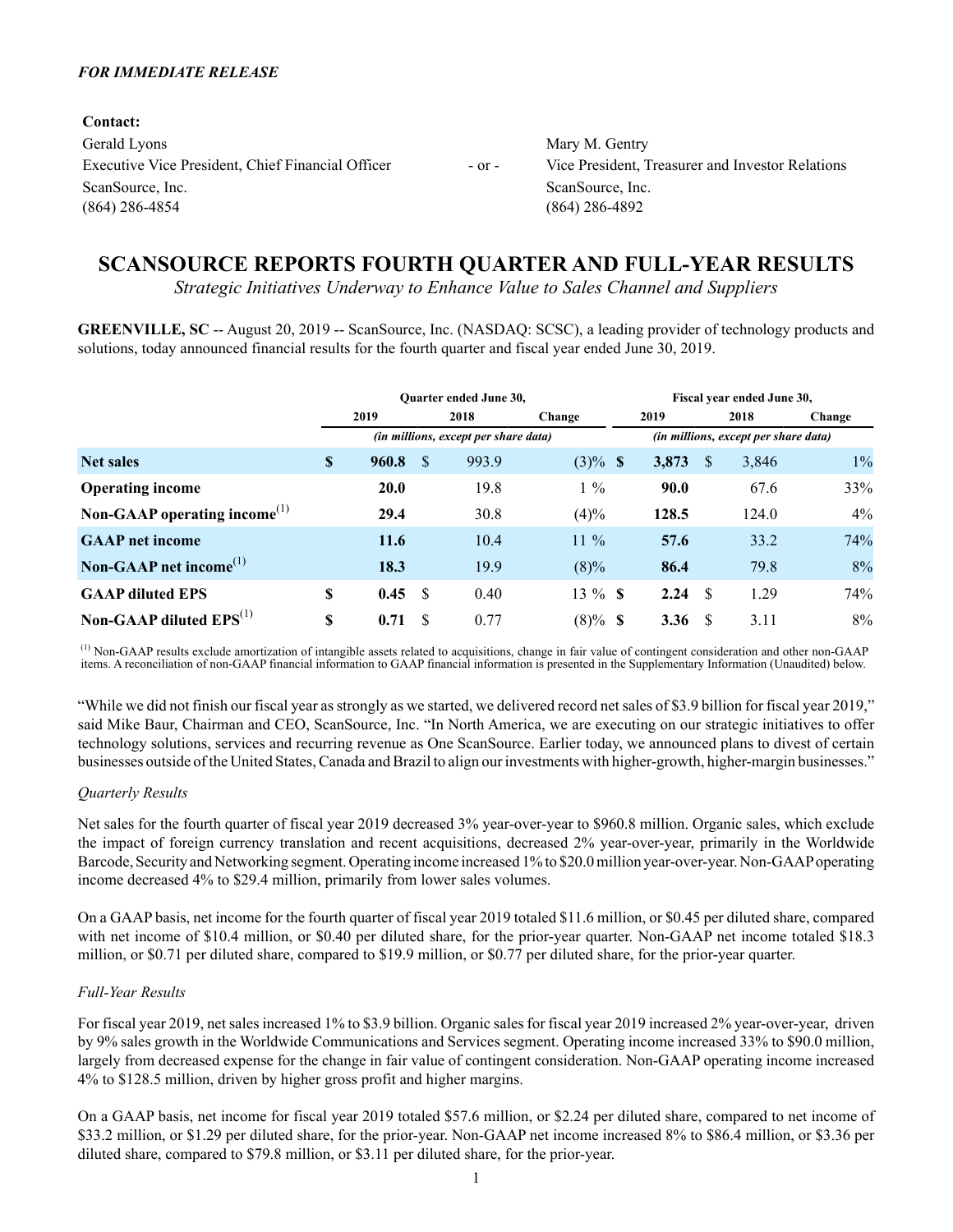### *Acquisition of intY*

On July 1, 2019, ScanSource announced the acquisition of intY and its award-winning CASCADE cloud services distribution platform. As an additional element of ScanSource's cloud and digital strategy, intY's CASCADE solution provides ScanSource channel partners with another route-to-market to enable key strategic cloud services, including Microsoft, Symantec, and Acronis. Founded in 1997 and based in Bristol, UK, intY has 65 employees. The acquisition closed on July 1, 2019, and the terms of the agreement were not disclosed.

### **Plan to Divest Certain Businesses Outside of US, Canada and Brazil**

Earlier today, ScanSource announced plans to divest certain businesses outside of the United States, Canada and Brazil (the "Planned Divestitures"). ScanSource will continue to operate and invest in its digital distribution business in these geographies, including its recent acquisitions of intY, Canpango and Intelisys Global. These plans are part of a strategic portfolio repositioning to align investments with higher-growth, higher-margin businesses. The Planned Divestitures, comprised of physical product businesses in Europe, UK, Mexico, Colombia, Chile, Peru and the Miami-based export operations, had net sales of \$623 million for fiscal year 2019 and at June 30, 2019 had working capital of \$205 million.

## **Forecast for Next Quarter**

ScanSource is providing the forecast for next quarter, excluding the Planned Divestitures. For the first quarter of fiscal year 2020, ScanSource expects GAAP net sales to range from \$970 million to \$1.03 billion and non-GAAP net sales excluding the Planned Divestitures to range from \$830 million to \$890 million. For the first quarter of fiscal year 2020, ScanSource expects diluted earnings per share to range from \$0.47 to \$0.52 and non-GAAP diluted earnings per share to range from \$0.70 to \$0.75. Non-GAAPdiluted earnings per share exclude operating results for the Planned Divestitures, amortization of intangible assets related to acquisitions and change in fair value of contingent consideration

## **Webcast Details and CFO Commentary**

At approximately 4:15 p.m. ET today, a CFO commentary, as a supplement to this press release and the Company's conference call, will be available on ScanSource's website, www.scansource.com (Investor Relations section). ScanSource will present additional information about its financial results and outlook in a conference call today, August 20, 2019, at 5:00 p.m. ET. A webcast of the call will be available for all interested parties and can be assessed at www.scansource.com (Investor Relations section). The webcast will be available for replay for 60 days.

#### **Safe Harbor Statement**

This press release contains "forward-looking" statements, including the forecast of sales and earnings per share for next quarter and plans to divest certain businesses outside of the US, Canada and Brazil, that involve risks and uncertainties. Any number of factors could cause actual results to differ materially from anticipated or forecasted results, including, but not limited to, changes in interest and exchange rates and regulatory regimes impacting the Company's international operations, the impact of tax reform laws, the failure of acquisitions to meet the Company's expectations, the failure to manage and implement the Company's organic growth strategy, credit risks involving the Company's larger customers and vendors, termination of the Company's relationship with key vendors or a significant modification of the terms under which it operates with a key vendor, the decline in demand for the products and services that the Company provides, reduced prices for the products and services that the Company provides due both to competitor and customer action, the Company's ability to find a buyer for the Planned Divestitures on acceptable terms or to otherwise dispose of the operations, changes in the Company's operating strategy and other factors set forth in the "Risk Factors" contained in the Company's annual report on Form 10-K for the year ended June 30, 2018, filed with the Securities and Exchange Commission. Except as may be required by law, the Company expressly disclaims any obligation to update these forward-looking statements to reflect events or circumstances after the date of this press release or to reflect the occurrence of unanticipated events.

#### **Non-GAAP Financial Information**

In addition to disclosing results that are determined in accordance with United States Generally Accepted Accounting Principles ("GAAP"), the Company also discloses certain non-GAAPfinancial measures, which are summarized below. Non-GAAPfinancial measures are used to understand and evaluate performance, including comparisons from period to period. Non-GAAP results exclude amortization of intangible assets related to acquisitions, change in fair value of contingent consideration, acquisition costs, restructuring costs and other non-GAAP adjustments.

*Net sales on a constant currency basis, excluding acquisitions*: The Company discloses the percentage change in net sales excluding the translation impact from changes in foreign currency exchange rates between reporting periods and excluding the net sales from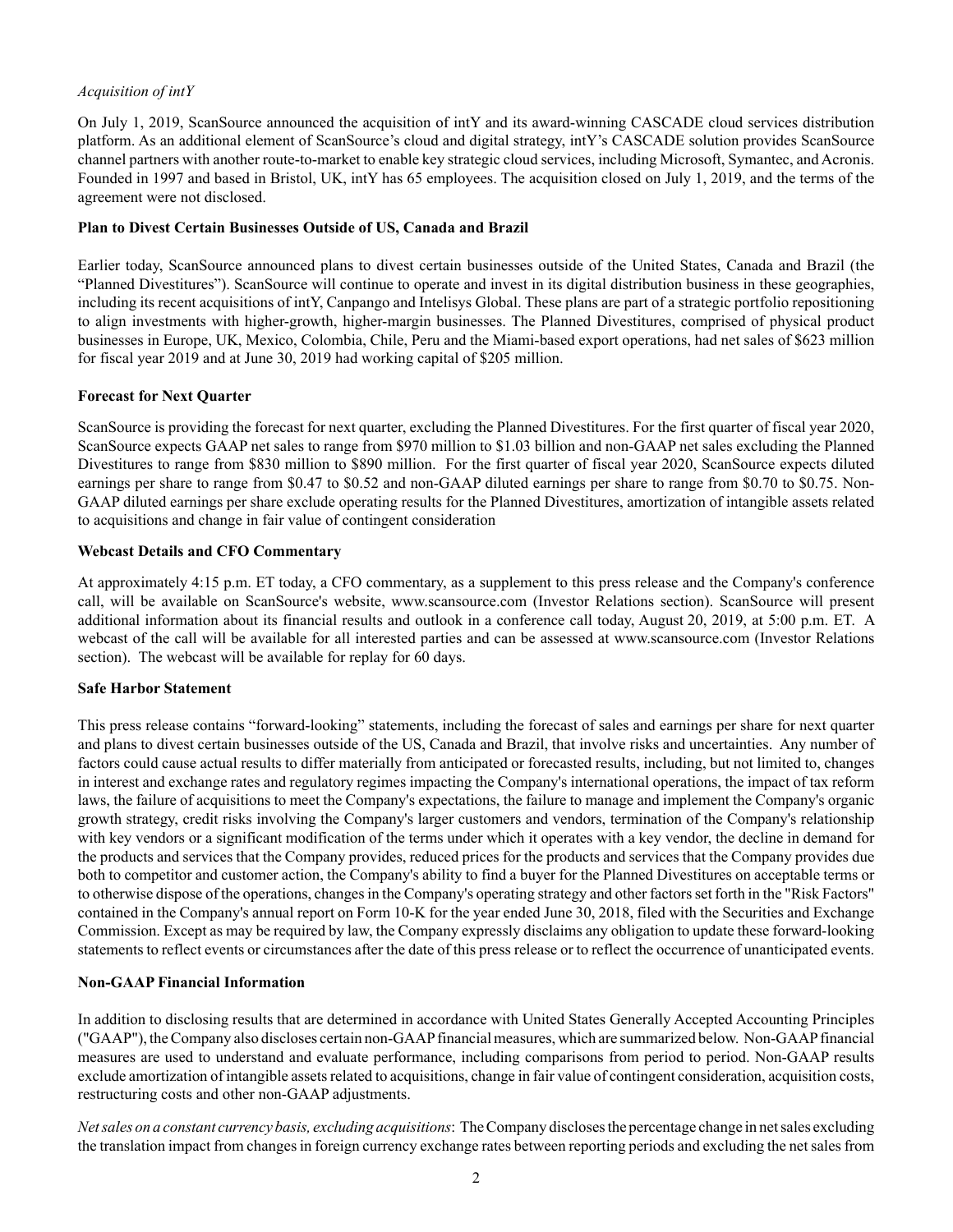acquisitions prior to the first full year from the acquisition date. This measure enhances the comparability between periods to help analyze underlying trends on an organic basis.

*Non-GAAP operating income, non-GAAP pre-tax income, non-GAAP net income and non-GAAP diluted earnings per share:* To evaluate current period performance on a more consistent basis with prior periods, the Company discloses non-GAAP operating income, non-GAAP pre-tax income, non-GAAP net income and non-GAAP diluted earnings per share (non-GAAP diluted "EPS"). These non-GAAP results exclude amortization of intangible assets related to acquisitions, change in the fair value of contingent consideration, acquisition costs, restructuring costs and other non-GAAP adjustments. Non-GAAP operating income, non-GAAP pre-tax income, non-GAAP net income, and non-GAAP diluted EPS measures are useful in assessing and understanding the Company's operating performance, especially when comparing results with previous periods or forecasting performance for future periods.

*Return on invested capital ("ROIC"):* Management uses ROIC as a performance measurement to assess efficiency in allocating capital under the Company's control to generate returns. Management believes this metric balances the Company's operating results with asset and liability management, is not impacted by capitalization decisions and correlates with shareholder value creation. In addition, it is easily computed, communicated and understood. ROIC also provides management a measure of the Company's profitability on a basis more comparable to historical or future periods.

ROIC assists management in comparing the Company's performance over various reporting periods on a consistent basis because it removes from operating results the impact of items that do not reflect core operating performance. ROIC is calculated as adjusted EBITDAover invested capital. Adjusted earnings before interest expense, income taxes, depreciation and amortization ("Adjusted EBITDA") excludes the change in fair value of contingent consideration and acquisition costs, in addition to other non-GAAP adjustments. Invested capital is defined as average equity plus average daily funded interest-bearing debt for the period. Management believes the calculation of ROIC provides useful information to investors and is an additional relevant comparison of the Company's performance during the year.

These non-GAAPfinancial measures have limitations as analytical tools, and the non-GAAPfinancial measures that the Company reports may not be comparable to similarly titled amounts reported by other companies. Analysis of results and outlook on a non-GAAPbasis should be considered in addition to, and not in substitution for or as superior to, measurements of financial performance prepared in accordance with GAAP. A reconciliation of the Company's non-GAAP financial information to GAAP is set forth in the Supplementary Information (Unaudited) below.

#### **About ScanSource, Inc.**

ScanSource, Inc. (NASDAQ: SCSC) is at the center of the technology solution delivery channel, connecting businesses and providing solutions for their complex needs. ScanSource sells through multiple, specialized routes-to-market with digital, physical and services offerings from the world's leading suppliers of point-of-sale (POS), payments, barcode, physical security, unified communications and collaboration, telecom and cloud services. ScanSource enables its sales partners to create, deliver and manage solutions for end-customers across almost every vertical market. Founded in 1992 and headquartered in Greenville, South Carolina, ScanSource was named one of the 2019 Best Places to Work in South Carolina and on *FORTUNE* magazine's 2019 List of World's Most Admired Companies. ScanSource ranks #643 on the Fortune 1000. For more information, visit www.scansource.com.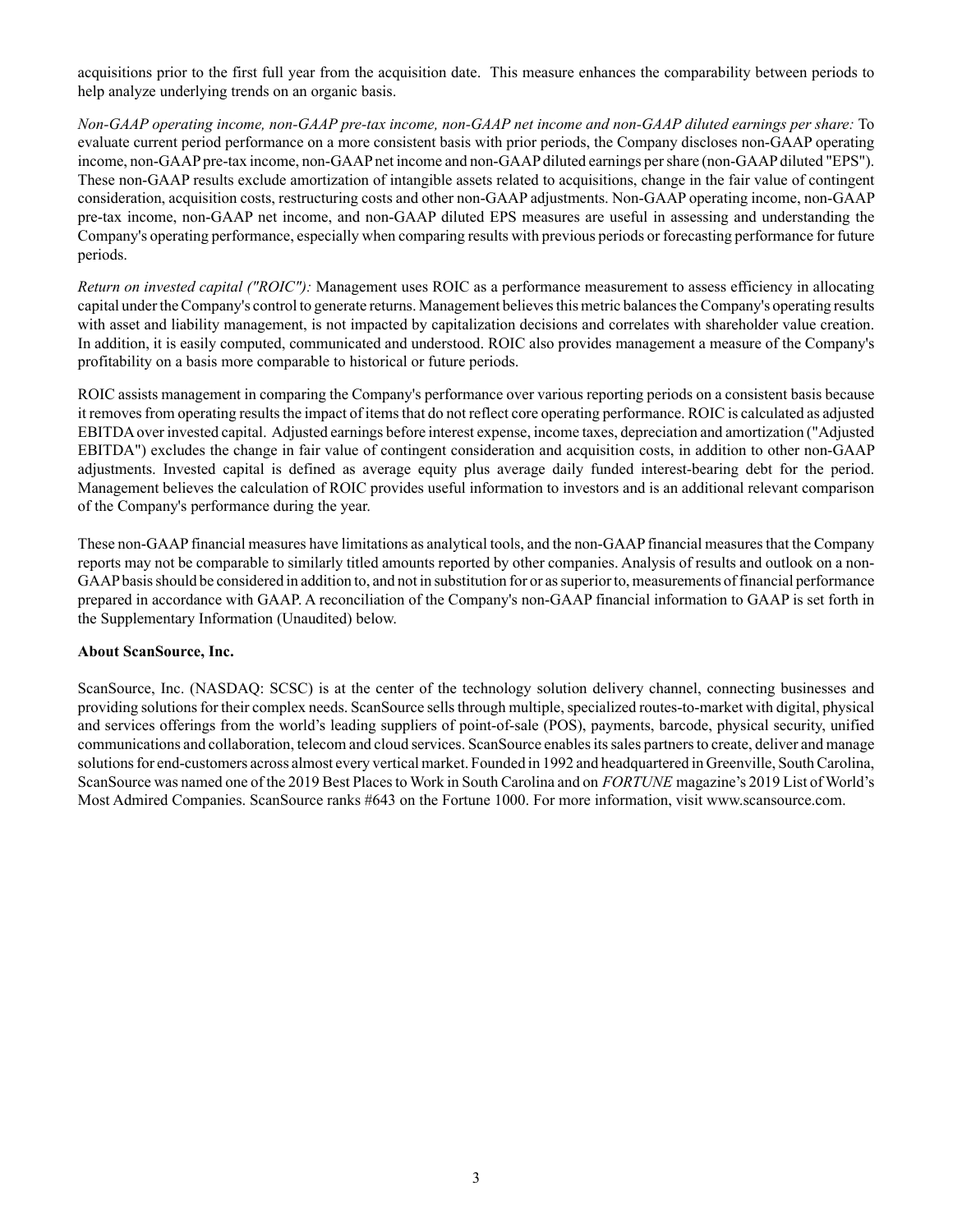# **ScanSource, Inc. and Subsidiaries Condensed Consolidated Balance Sheets (Unaudited) (in thousands)**

|                                                                                                   | June 30, 2019 |           |                          | June 30, 2018 |
|---------------------------------------------------------------------------------------------------|---------------|-----------|--------------------------|---------------|
| <b>Assets</b>                                                                                     |               |           |                          |               |
| Current assets:                                                                                   |               |           |                          |               |
| Cash and cash equivalents                                                                         | \$            | 23,818    | <sup>\$</sup>            | 25,530        |
| Accounts receivable, less allowance of \$38,849 at June 30, 2019 and<br>\$45,561 at June 30, 2018 |               | 654,983   |                          | 646,086       |
| Inventories                                                                                       |               | 697,343   |                          | 595,948       |
| Prepaid expenses and other current assets                                                         |               | 101,171   |                          | 94,598        |
| Total current assets                                                                              |               | 1,477,315 |                          | 1,362,162     |
| Property and equipment, net                                                                       |               | 63,363    |                          | 73,042        |
| Goodwill                                                                                          |               | 319,538   |                          | 298,174       |
| Identifiable intangible assets, net                                                               |               | 127,939   |                          | 136,806       |
| Deferred income taxes                                                                             |               | 24,724    |                          | 22,199        |
| Other non-current assets                                                                          |               | 54,382    |                          | 52,912        |
| Total assets                                                                                      | \$            | 2,067,261 | $\mathcal{S}$            | 1,945,295     |
|                                                                                                   |               |           |                          |               |
| <b>Liabilities and Shareholders' Equity</b>                                                       |               |           |                          |               |
| <b>Current liabilities:</b>                                                                       |               |           |                          |               |
| Accounts payable                                                                                  | \$            | 558,101   | $\mathcal{S}$            | 562,564       |
| Accrued expenses and other current liabilities                                                    |               | 91,407    |                          | 90,873        |
| Current portion of contingent consideration                                                       |               | 38,393    |                          | 42,975        |
| Income taxes payable                                                                              |               | 4,310     |                          | 13,348        |
| Short-term borrowings                                                                             |               | 4,590     |                          |               |
| Current portion of long-term debt                                                                 |               | 4,085     |                          | 551           |
| Total current liabilities                                                                         |               | 700,886   |                          | 710,311       |
| Deferred income taxes                                                                             |               | 1,395     |                          | 1,769         |
| Long-term debt, net of current portion                                                            |               | 151,014   |                          | 4,878         |
| Borrowings under revolving credit facility                                                        |               | 200,817   |                          | 244,000       |
| Long-term portion of contingent consideration                                                     |               | 39,532    |                          | 65,258        |
| Other long-term liabilities                                                                       |               | 59,488    |                          | 52,703        |
| <b>Total liabilities</b>                                                                          |               | 1,153,132 |                          | 1,078,919     |
| Shareholders' equity:                                                                             |               |           |                          |               |
| Common stock                                                                                      |               | 64,287    |                          | 68,220        |
| Retained earnings                                                                                 |               | 939,930   |                          | 882,333       |
| Accumulated other comprehensive income (loss)                                                     |               | (90,088)  |                          | (84, 177)     |
| Total shareholders' equity                                                                        |               | 914,129   |                          | 866,376       |
| Total liabilities and shareholders' equity                                                        | \$            | 2,067,261 | $\overline{\mathcal{S}}$ | 1,945,295     |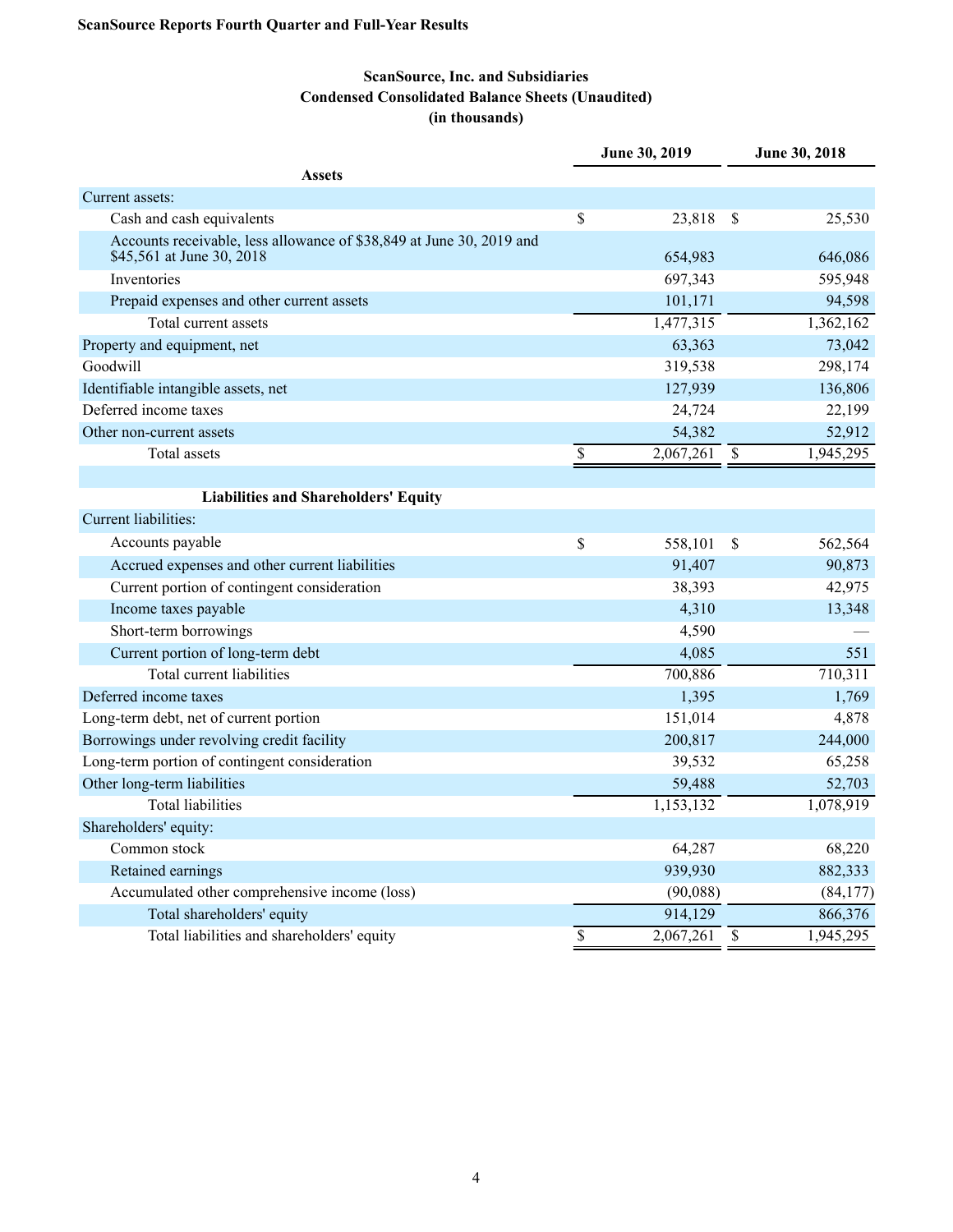# **ScanSource, Inc. and Subsidiaries Condensed Consolidated Income Statements (Unaudited) (in thousands, except per share data)**

|                                                  |               | Quarter ended June 30, |                    |         |               |           | Fiscal year ended June 30, |           |  |  |
|--------------------------------------------------|---------------|------------------------|--------------------|---------|---------------|-----------|----------------------------|-----------|--|--|
|                                                  |               | 2019                   |                    | 2018    |               | 2019      |                            | 2018      |  |  |
| Net sales                                        | $\mathbf{\$}$ | 960,833                | $\mathbf{\hat{S}}$ | 993,852 | $\mathbb{S}$  | 3,873,111 | $\mathcal{S}$              | 3,846,260 |  |  |
| Cost of goods sold                               |               | 850,969                |                    | 880,503 |               | 3,420,539 |                            | 3,410,135 |  |  |
| Gross profit                                     |               | 109,864                |                    | 113,349 |               | 452,572   |                            | 436,125   |  |  |
| Selling, general and administrative expenses     |               | 77,952                 |                    | 76,834  |               | 314,521   |                            | 297,475   |  |  |
| Depreciation expense                             |               | 3,201                  |                    | 3,252   |               | 13,155    |                            | 13,311    |  |  |
| Intangible amortization expense                  |               | 5,024                  |                    | 5,056   |               | 19,732    |                            | 20,657    |  |  |
| Change in fair value of contingent consideration |               | 3,665                  |                    | 8,448   |               | 15,200    |                            | 37,043    |  |  |
| Operating income                                 |               | 20,022                 |                    | 19,759  |               | 89,964    |                            | 67,639    |  |  |
| Interest expense                                 |               | 3,966                  |                    | 2,494   |               | 13,382    |                            | 9,149     |  |  |
| Interest income                                  |               | (447)                  |                    | (1,365) |               | (1, 843)  |                            | (3,713)   |  |  |
| Other expense, net                               |               | 265                    |                    | 587     |               | 517       |                            | 1,278     |  |  |
| Income before income taxes                       |               | 16,238                 |                    | 18,043  |               | 77,908    |                            | 60,925    |  |  |
| Provision for income taxes                       |               | 4,660                  |                    | 7,655   |               | 20,311    |                            | 27,772    |  |  |
| Net income                                       | S             | 11,578                 | \$                 | 10,388  | S             | 57,597    | \$                         | 33,153    |  |  |
| Per share data:                                  |               |                        |                    |         |               |           |                            |           |  |  |
| Net income per common share, basic               | \$            | 0.45                   | $\mathcal{S}$      | 0.41    | $\mathcal{S}$ | 2.25      | $\mathcal{S}$              | 1.30      |  |  |
| Weighted-average shares outstanding, basic       |               | 25,627                 |                    | 25,577  |               | 25,642    |                            | 25,522    |  |  |
|                                                  |               |                        |                    |         |               |           |                            |           |  |  |
| Net income per common share, diluted             | S             | 0.45                   | <sup>\$</sup>      | 0.40    | <sup>\$</sup> | 2.24      | $\mathcal{S}$              | 1.29      |  |  |
| Weighted-average shares outstanding, diluted     |               | 25,691                 |                    | 25,675  |               | 25,734    |                            | 25,624    |  |  |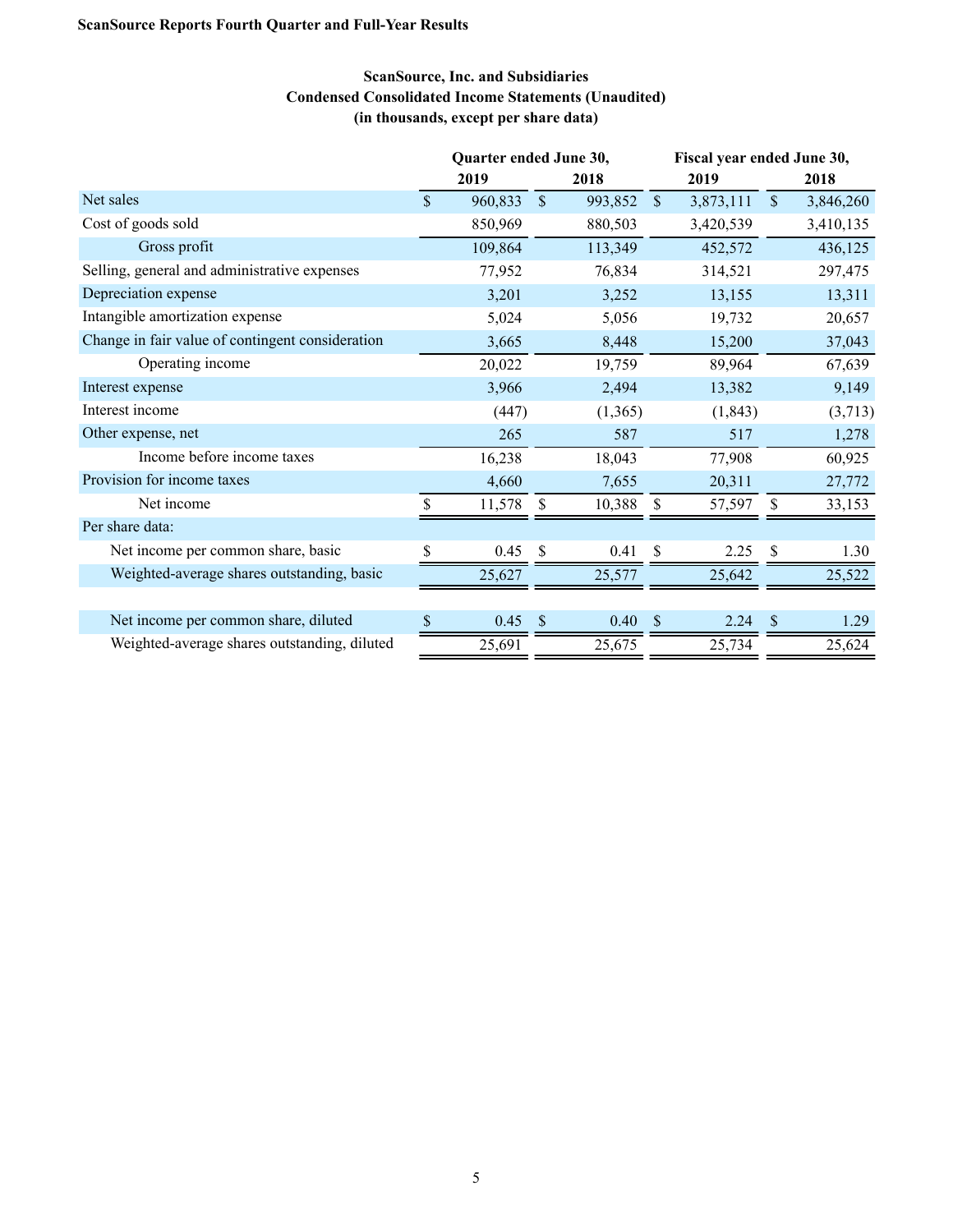**Net Sales by Segment:**

|                                                                |               | Quarter ended June 30, |               |         |           |
|----------------------------------------------------------------|---------------|------------------------|---------------|---------|-----------|
|                                                                |               | 2019                   |               | 2018    | % Change  |
| Worldwide Barcode, Networking & Security:                      |               | (in thousands)         |               |         |           |
| Net sales, as reported                                         | $\mathsf{\$}$ | 636,172                | <sup>S</sup>  | 684,552 | $(7.1)\%$ |
| Foreign exchange impact <sup>(a)</sup>                         |               | 7,199                  |               |         |           |
| Net sales, constant currency (non-GAAP)                        |               | 643,371                |               | 684,552 | $(6.0)\%$ |
| Less: Acquisitions                                             |               |                        |               |         |           |
| Net sales, constant currency excluding acquisitions (non-GAAP) | \$            | 643,371                | $\mathcal{S}$ | 684,552 | $(6.0)\%$ |
| <b>Worldwide Communications &amp; Services:</b>                |               |                        |               |         |           |
| Net sales, as reported                                         | $\mathsf{\$}$ | 324,661                | $\mathcal{S}$ | 309,300 | 5.0 %     |
| Foreign exchange impact <sup>(a)</sup>                         |               | 7,489                  |               |         |           |
| Net sales, constant currency (non-GAAP)                        |               | 332,150                |               | 309,300 | 7.4 %     |
| Less: Acquisitions                                             |               | (2,042)                |               |         |           |
| Net sales, constant currency excluding acquisitions (non-GAAP) |               | 330,108                | <sup>\$</sup> | 309,300 | 6.7 %     |
| Consolidated:                                                  |               |                        |               |         |           |
| Net sales, as reported                                         | $\mathsf{\$}$ | 960,833                | <sup>\$</sup> | 993,852 | $(3.3)\%$ |
| Foreign exchange impact <sup>(a)</sup>                         |               | 14,688                 |               |         |           |
| Net sales, constant currency (non-GAAP)                        |               | 975,521                |               | 993,852 | $(1.8)\%$ |
| Less: Acquisitions                                             |               | (2,042)                |               |         |           |
| Net sales, constant currency excluding acquisitions (non-GAAP) | \$            | 973,479                | \$            | 993,852 | $(2.0)\%$ |

(a) Year-over-year net sales growth rate excluding the translation impact of changes in foreign currency exchange rates. Calculated by translating the net sales for the quarter ended June 30, 2019 into U.S. dollars using the average foreign exchange rates for the quarter ended June 30, 2018.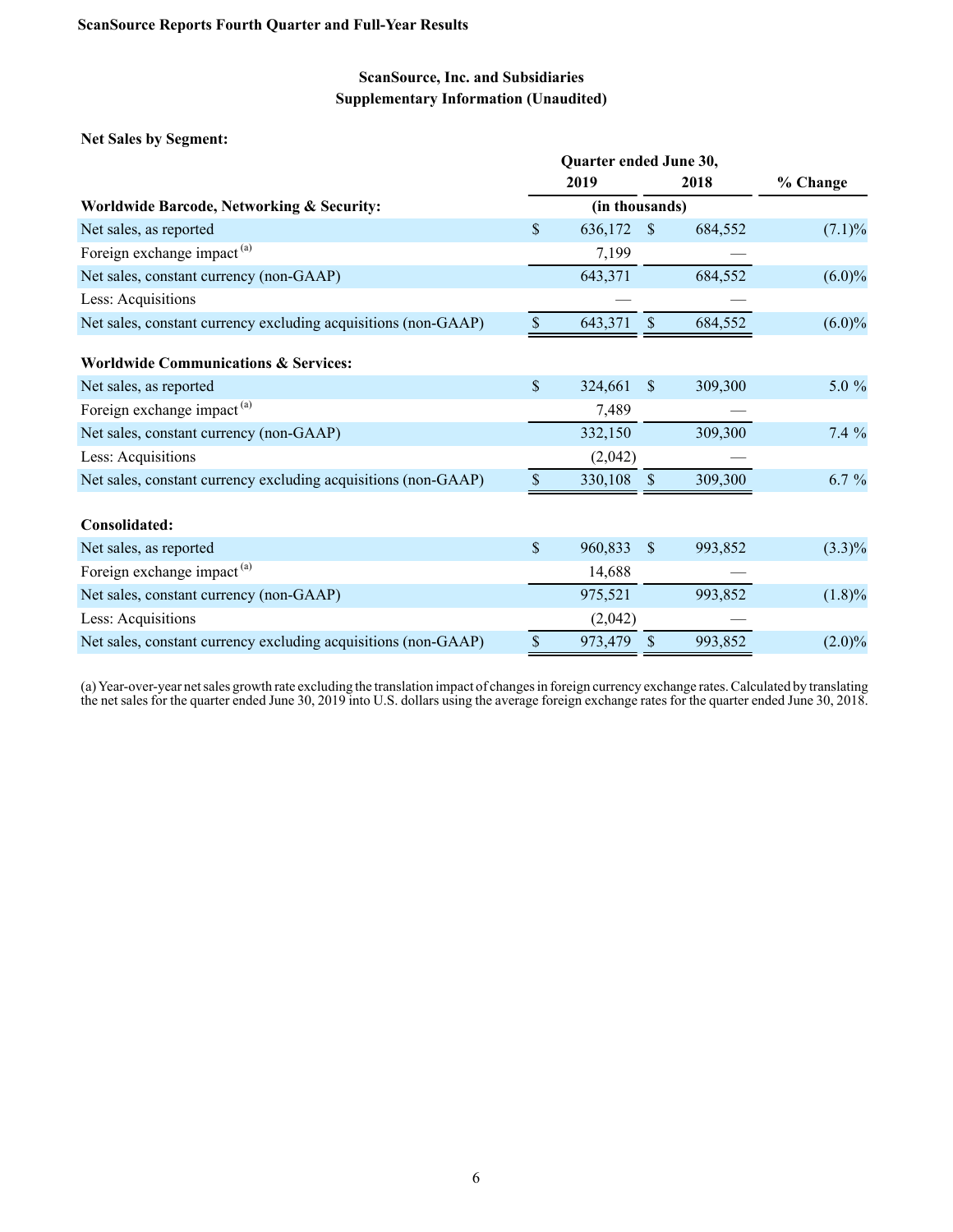| <b>Net Sales by Segment:</b>                        |              |                            |               |           |           |
|-----------------------------------------------------|--------------|----------------------------|---------------|-----------|-----------|
|                                                     |              | Fiscal year ended June 30, |               |           |           |
| Worldwide Barcode, Networking & Security:           |              | 2019                       |               | 2018      | % Change  |
|                                                     |              | (in thousands)             |               |           |           |
| Net sales, as reported                              | \$           | 2,589,837                  | $\mathbb{S}$  | 2,628,988 | $(1.5)\%$ |
| Foreign exchange impact <sup>(a)</sup>              |              | 33,318                     |               |           |           |
| Net sales, constant currency                        |              | 2,623,155                  |               | 2,628,988 | (0.2)%    |
| Less: Acquisitions                                  |              | (23, 465)                  |               | (14, 553) |           |
| Net sales, constant currency excluding acquisitions |              | 2,599,690                  | $\mathbb{S}$  | 2,614,435 | $(0.6)\%$ |
| <b>Worldwide Communications &amp; Services:</b>     |              |                            |               |           |           |
| Net sales, as reported                              | \$           | 1,283,274                  | $\mathbf{\$}$ | 1,217,272 | 5.4 %     |
| Foreign exchange impact <sup>(a)</sup>              |              | 45,655                     |               |           |           |
| Net sales, constant currency                        |              | 1,328,929                  |               | 1,217,272 | 9.2 %     |
| Less: Acquisitions                                  |              | (7,261)                    |               |           |           |
| Net sales, constant currency excluding acquisitions |              | 1,321,668                  | <sup>\$</sup> | 1,217,272 | 8.6 %     |
| Consolidated:                                       |              |                            |               |           |           |
| Net sales, as reported                              | $\mathbb{S}$ | 3,873,111                  | $\mathbb{S}$  | 3,846,260 | $0.7 \%$  |
| Foreign exchange impact <sup>(a)</sup>              |              | 78,973                     |               |           |           |
| Net sales, constant currency                        |              | 3,952,084                  |               | 3,846,260 | 2.8 %     |
| Less: Acquisitions                                  |              | (30, 726)                  |               | (14, 553) |           |
| Net sales, constant currency excluding acquisitions | \$           | 3,921,358                  | $\mathbb{S}$  | 3,831,707 | 2.3 %     |

(a) Year-over-year net sales growth rate excluding the translation impact of changes in foreign currency exchange rates. Calculated by translating the net sales for the year ended June 30, 2019 into U.S. dollars using the average foreign exchange rates for the year ended June 30, 2018.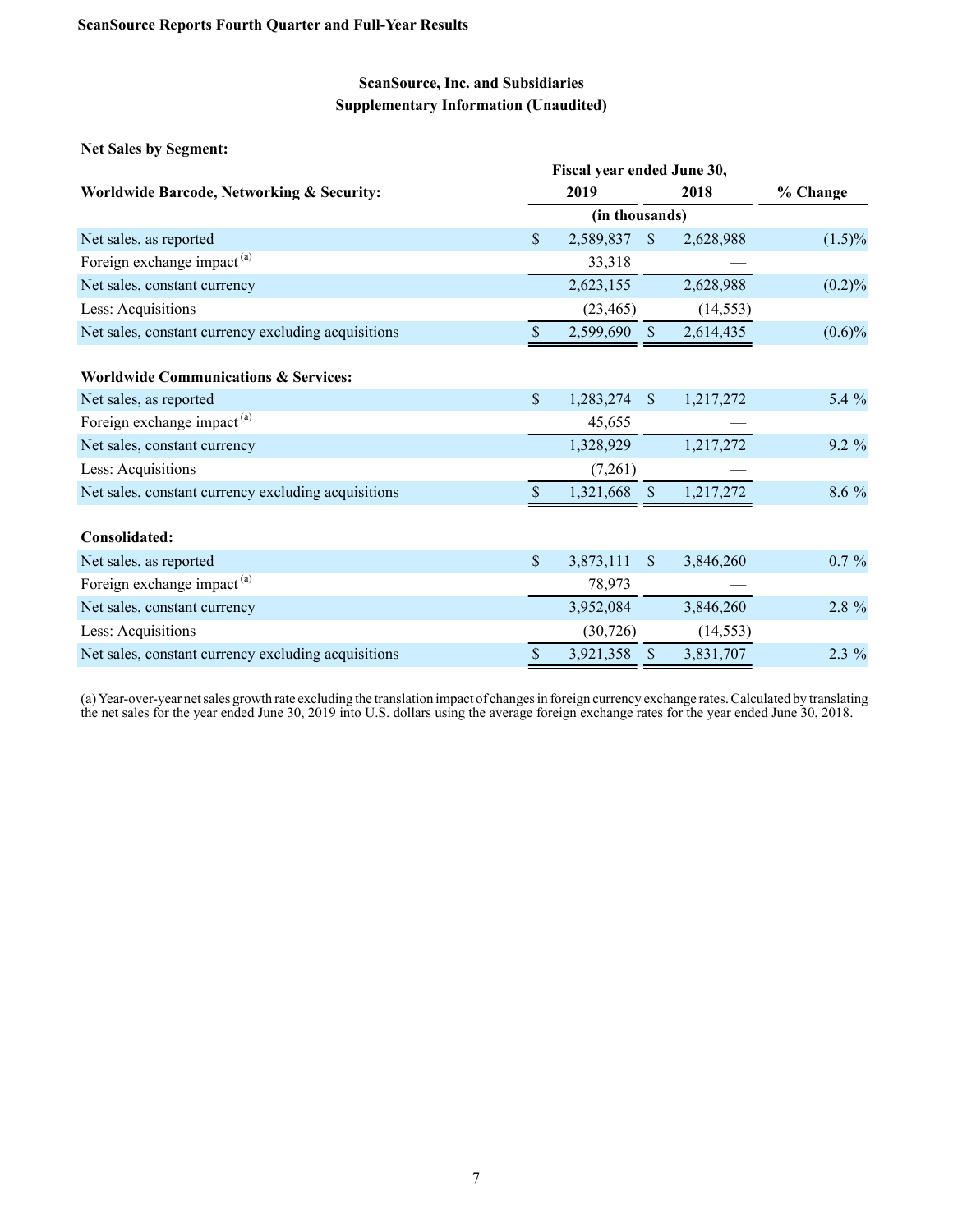**Net Sales by Geography:**

|                                                                |                           | Quarter ended June 30, |               |         |           |
|----------------------------------------------------------------|---------------------------|------------------------|---------------|---------|-----------|
|                                                                |                           | 2019                   |               | 2018    | % Change  |
| <b>United States and Canada:</b>                               |                           | (in thousands)         |               |         |           |
| Net sales, as reported                                         | \$                        | 728,213                | <sup>\$</sup> | 751,678 | $(3.1)\%$ |
| Less: Acquisitions                                             |                           | (2,042)                |               |         |           |
| Net sales, excluding acquisitions (non-GAAP)                   | $\boldsymbol{\mathsf{S}}$ | 726,171                | $\mathbb{S}$  | 751,678 | $(3.4)\%$ |
| International:                                                 |                           |                        |               |         |           |
| Net sales, as reported                                         | \$                        | 232,620                | <sup>\$</sup> | 242,174 | $(3.9)\%$ |
| Foreign exchange impact <sup>(a)</sup>                         |                           | 14,688                 |               |         |           |
| Net sales, constant currency (non-GAAP)                        |                           | 247,308                |               | 242,174 | $2.1 \%$  |
| Less: Acquisitions                                             |                           |                        |               |         |           |
| Net sales, constant currency excluding acquisitions (non-GAAP) | S                         | 247,308                |               | 242,174 | $2.1 \%$  |
| Consolidated:                                                  |                           |                        |               |         |           |
| Net sales, as reported                                         | \$                        | 960,833                | $\mathbb{S}$  | 993,852 | $(3.3)\%$ |
| Foreign exchange impact <sup>(a)</sup>                         |                           | 14,688                 |               |         |           |
| Net sales, constant currency (non-GAAP)                        |                           | 975,521                |               | 993,852 | $(1.8)\%$ |
| Less: Acquisitions                                             |                           | (2,042)                |               |         |           |
| Net sales, constant currency excluding acquisitions (non-GAAP) | \$                        | 973,479                | $\mathbf{\$}$ | 993,852 | $(2.0)\%$ |

(a) Year-over-year net sales growth rate excluding the translation impact of changes in foreign currency exchange rates. Calculated by translating the net sales for the quarter ended June 30, 2019 into U.S. dollars using the average foreign exchange rates for the quarter ended June 30, 2018.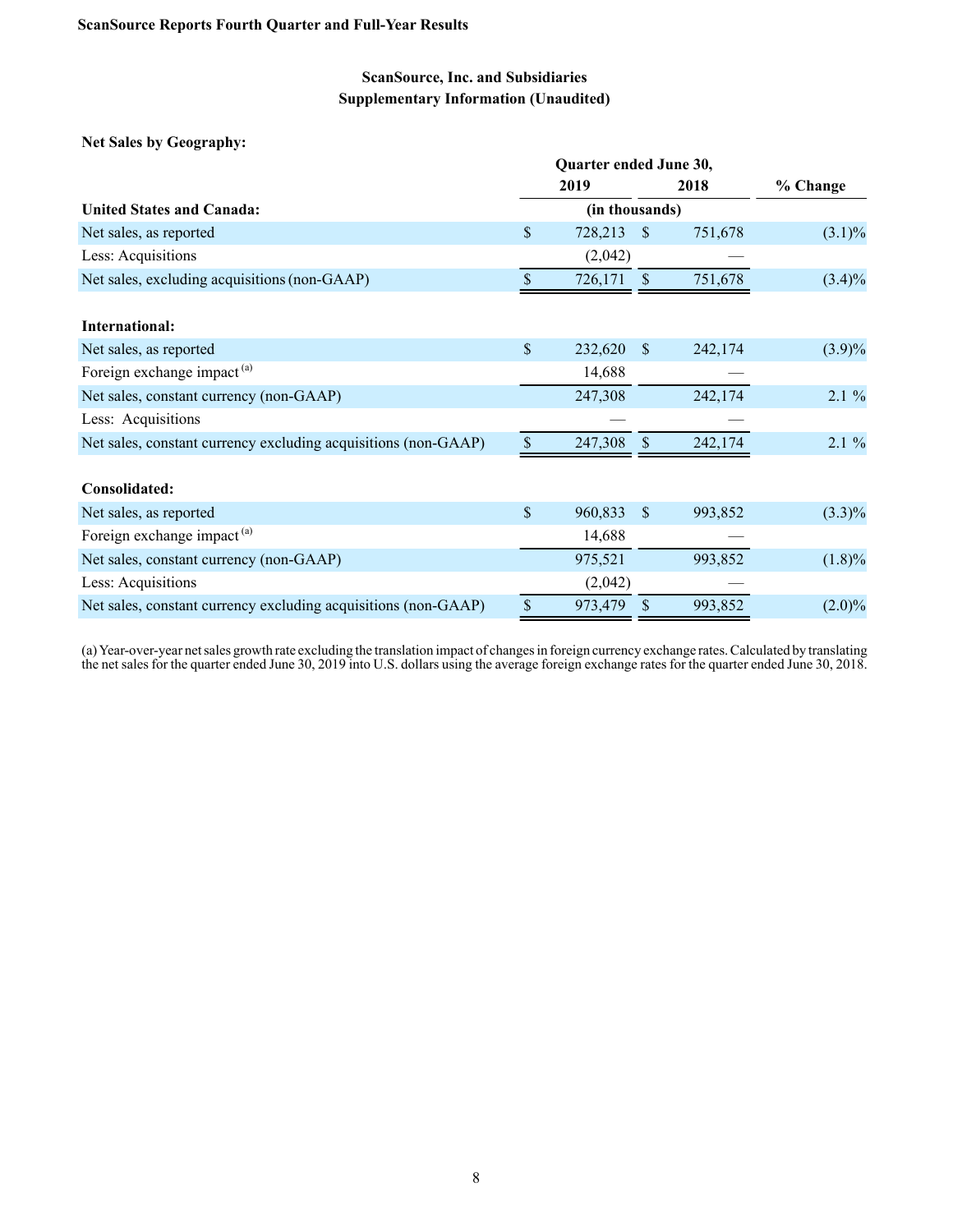**Net Sales by Geography:**

|                                                     |              | Fiscal year ended June 30, |               |           |          |  |  |  |  |  |
|-----------------------------------------------------|--------------|----------------------------|---------------|-----------|----------|--|--|--|--|--|
| <b>United States and Canada:</b>                    |              | 2019                       |               | 2018      | % Change |  |  |  |  |  |
|                                                     |              | (in thousands)             |               |           |          |  |  |  |  |  |
| Net sales, as reported                              | \$           | 2,917,780                  | <sup>S</sup>  | 2,847,197 | $2.5 \%$ |  |  |  |  |  |
| Less: Acquisitions                                  |              | (30, 726)                  |               | (14, 553) |          |  |  |  |  |  |
| Net sales, excluding acquisitions                   | $\mathbb{S}$ | 2,887,054                  | $\mathcal{S}$ | 2,832,644 | $1.9\%$  |  |  |  |  |  |
| <b>International:</b>                               |              |                            |               |           |          |  |  |  |  |  |
| Net sales, as reported                              | \$           | 955,331                    | <sup>\$</sup> | 999,063   | (4.4)%   |  |  |  |  |  |
| Foreign exchange impact <sup>(a)</sup>              |              | 78,973                     |               |           |          |  |  |  |  |  |
| Net sales, constant currency                        |              | 1,034,304                  |               | 999,063   | $3.5 \%$ |  |  |  |  |  |
| Less: Acquisitions                                  |              |                            |               |           |          |  |  |  |  |  |
| Net sales, constant currency excluding acquisitions | S            | 1,034,304                  | <sup>\$</sup> | 999,063   | $3.5 \%$ |  |  |  |  |  |
| Consolidated:                                       |              |                            |               |           |          |  |  |  |  |  |
| Net sales, as reported                              | \$           | 3,873,111                  | <sup>\$</sup> | 3,846,260 | $0.7 \%$ |  |  |  |  |  |
| Foreign exchange impact <sup>(a)</sup>              |              | 78,973                     |               |           |          |  |  |  |  |  |
| Net sales, constant currency                        |              | 3,952,084                  |               | 3,846,260 | 2.8 %    |  |  |  |  |  |
| Less: Acquisitions                                  |              | (30, 726)                  |               | (14, 553) |          |  |  |  |  |  |
| Net sales, constant currency excluding acquisitions | \$           | 3,921,358                  | $\mathsf{\$}$ | 3,831,707 | 2.3 %    |  |  |  |  |  |

(a) Year-over-year net sales growth rate excluding the translation impact of changes in foreign currency exchange rates. Calculated by translating the net sales for the year ended June 30, 2019 into U.S. dollars using the average foreign exchange rates for the year ended June 30, 2018.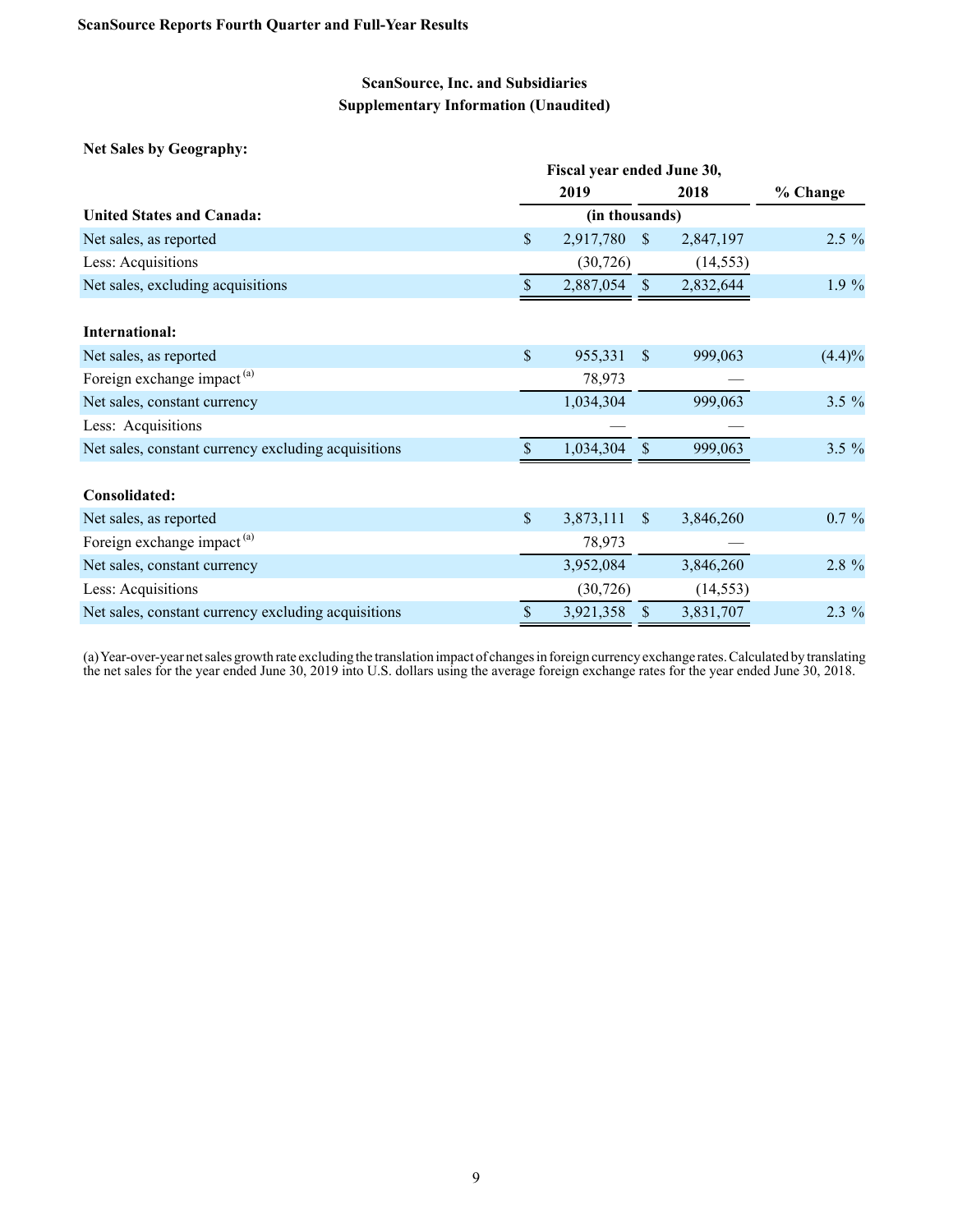# **ScanSource, Inc. and Subsidiaries Supplementary Information (Unaudited) (in thousands, except per share data)**

### **Non-GAAP Financial Information:**

|                                                  | Quarter ended June 30, 2019 |                     |                   |       |    |                      |  |                              |
|--------------------------------------------------|-----------------------------|---------------------|-------------------|-------|----|----------------------|--|------------------------------|
|                                                  |                             | Operating<br>income | Pre-tax<br>income |       |    | <b>Net</b><br>income |  | <b>Diluted</b><br><b>EPS</b> |
| GAAP measure                                     |                             | 20,022              | \$16,238          |       | \$ | 11,578               |  | 0.45                         |
| Adjustments:                                     |                             |                     |                   |       |    |                      |  |                              |
| Amortization of intangible assets                |                             | 5,024               |                   | 5,024 |    | 3,802                |  | 0.15                         |
| Change in fair value of contingent consideration |                             | 3,665               |                   | 3,665 |    | 2,780                |  | 0.11                         |
| Acquisition costs <sup>(a)</sup>                 |                             | 230                 |                   | 230   |    | 230                  |  | 0.01                         |
| Restructuring costs                              |                             | 483                 |                   | 483   |    | 342                  |  | 0.01                         |
| Tax recovery, net                                |                             |                     |                   |       |    | (387)                |  | (0.02)                       |
| Non-GAAP measure                                 |                             | 29.424              | \$25,640          |       | S  | 18,345               |  | 0.71                         |

|                                                  | Quarter ended June 30, 2018 |                            |                   |    |                      |               |                              |
|--------------------------------------------------|-----------------------------|----------------------------|-------------------|----|----------------------|---------------|------------------------------|
|                                                  |                             | <b>Operating</b><br>income | Pre-tax<br>income |    | <b>Net</b><br>income |               | <b>Diluted</b><br><b>EPS</b> |
| GAAP measure                                     |                             | 19.759                     | \$18,043          | \$ | 10,388               | <sup>\$</sup> | 0.40                         |
| Adjustments:                                     |                             |                            |                   |    |                      |               |                              |
| Amortization of intangible assets                |                             | 5,056                      | 5,056             |    | 3,521                |               | 0.14                         |
| Change in fair value of contingent consideration |                             | 8,448                      | 8,448             |    | 5,679                |               | 0.22                         |
| Tax recovery and related interest income         |                             | (2, 466)                   | (3,119)           |    | (2,058)              |               | (0.08)                       |
| Tax reform charges                               |                             |                            |                   |    | 2,345                |               | 0.09                         |
| Non-GAAP measure                                 |                             | 30.797                     | \$28,428          | S. | 19,875               |               | 0.77                         |

(a) Acquisition costs are generally non-deductible for tax purposes.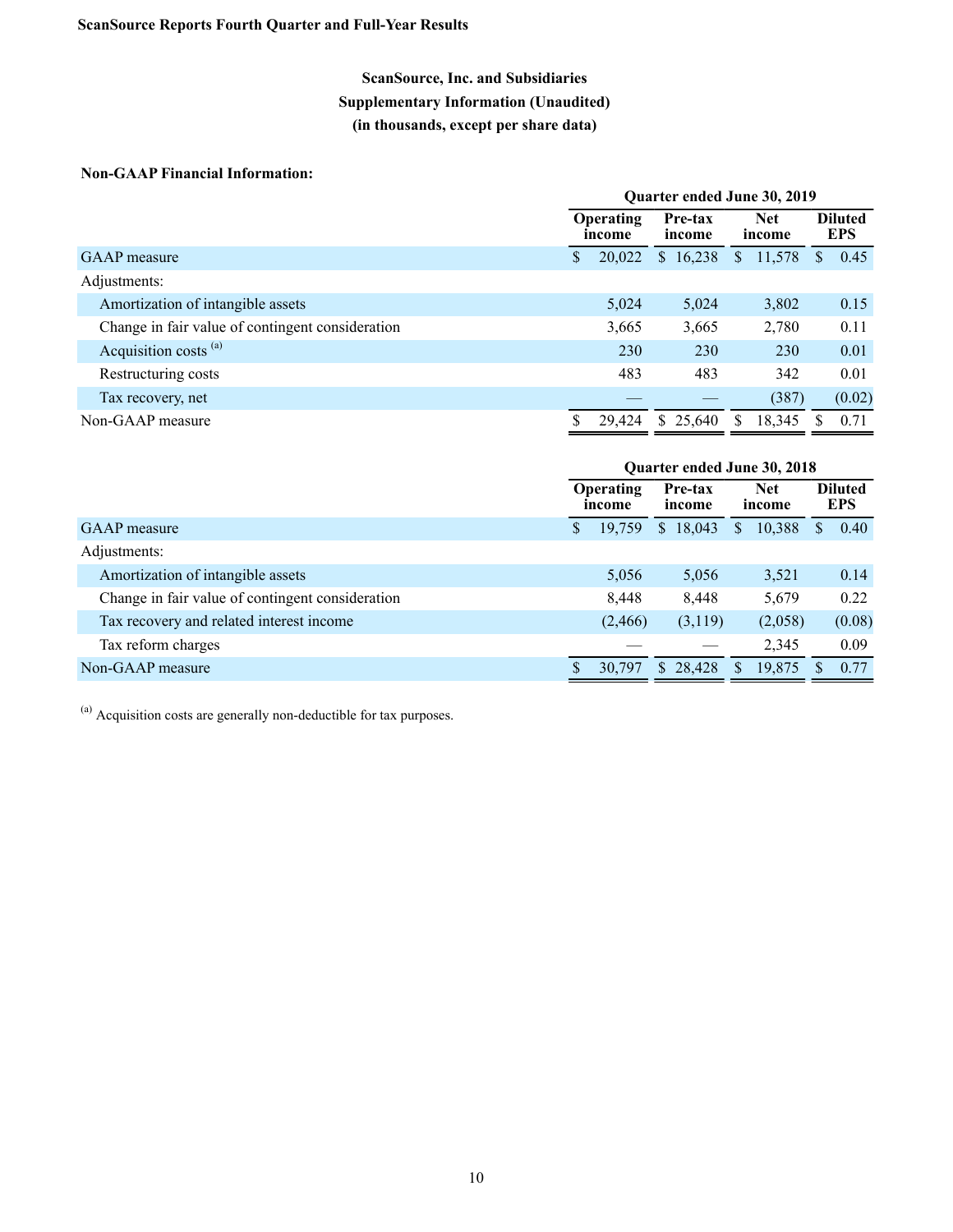# **ScanSource, Inc. and Subsidiaries Supplementary Information (Unaudited) (in thousands, except per share data)**

# **Non-GAAP Financial Information:**

|                                                  | Fiscal year ended June 30, 2019                 |           |                          |                              |  |  |  |
|--------------------------------------------------|-------------------------------------------------|-----------|--------------------------|------------------------------|--|--|--|
|                                                  | Pre-tax<br><b>Operating</b><br>income<br>income |           | <b>Net</b><br>income     | <b>Diluted</b><br><b>EPS</b> |  |  |  |
| <b>GAAP</b> measure                              | 89.964<br>S                                     | \$77,908  | 57,597<br>$\mathbb{S}^-$ | 2.24<br>S                    |  |  |  |
| Adjustments:                                     |                                                 |           |                          |                              |  |  |  |
| Amortization of intangible assets                | 19,732                                          | 19,732    | 14,956                   | 0.58                         |  |  |  |
| Change in fair value of contingent consideration | 15,200                                          | 15,200    | 11,294                   | 0.44                         |  |  |  |
| Acquisition costs <sup>(a)</sup>                 | 1,218                                           | 1,218     | 1,218                    | 0.05                         |  |  |  |
| Restructuring costs                              | 2,402                                           | 2,402     | 1,740                    | 0.07                         |  |  |  |
| Tax recovery, net                                |                                                 |           | (387)                    | (0.02)                       |  |  |  |
| Non-GAAP measure                                 | 128,516                                         | \$116,460 | 86,418<br>S              | 3.36                         |  |  |  |

| Fiscal year ended June 30, 2018 |                   |                      |                              |  |  |  |
|---------------------------------|-------------------|----------------------|------------------------------|--|--|--|
| Operating<br>income             | Pre-tax<br>income | <b>Net</b><br>income | <b>Diluted</b><br><b>EPS</b> |  |  |  |
| 67,639<br>\$.                   | \$60,925          | 33,153<br>S.         | 1.29<br><b>S</b>             |  |  |  |
|                                 |                   |                      |                              |  |  |  |
| 20,657                          | 20,657            | 14,021               | 0.55                         |  |  |  |
| 37,043                          | 37,043            | 24,697               | 0.96                         |  |  |  |
| 172                             | 172               | 172                  | 0.01                         |  |  |  |
| 952                             | 952               | 771                  | 0.03                         |  |  |  |
| (2,466)                         | (3,119)           | (2,058)              | (0.08)                       |  |  |  |
|                                 |                   | 9,034                | 0.35                         |  |  |  |
| 123,997                         | \$116,630         | 79,790<br>S          | 3.11                         |  |  |  |
|                                 |                   |                      |                              |  |  |  |

(a) Acquisition costs are generally non-deductible for tax purposes.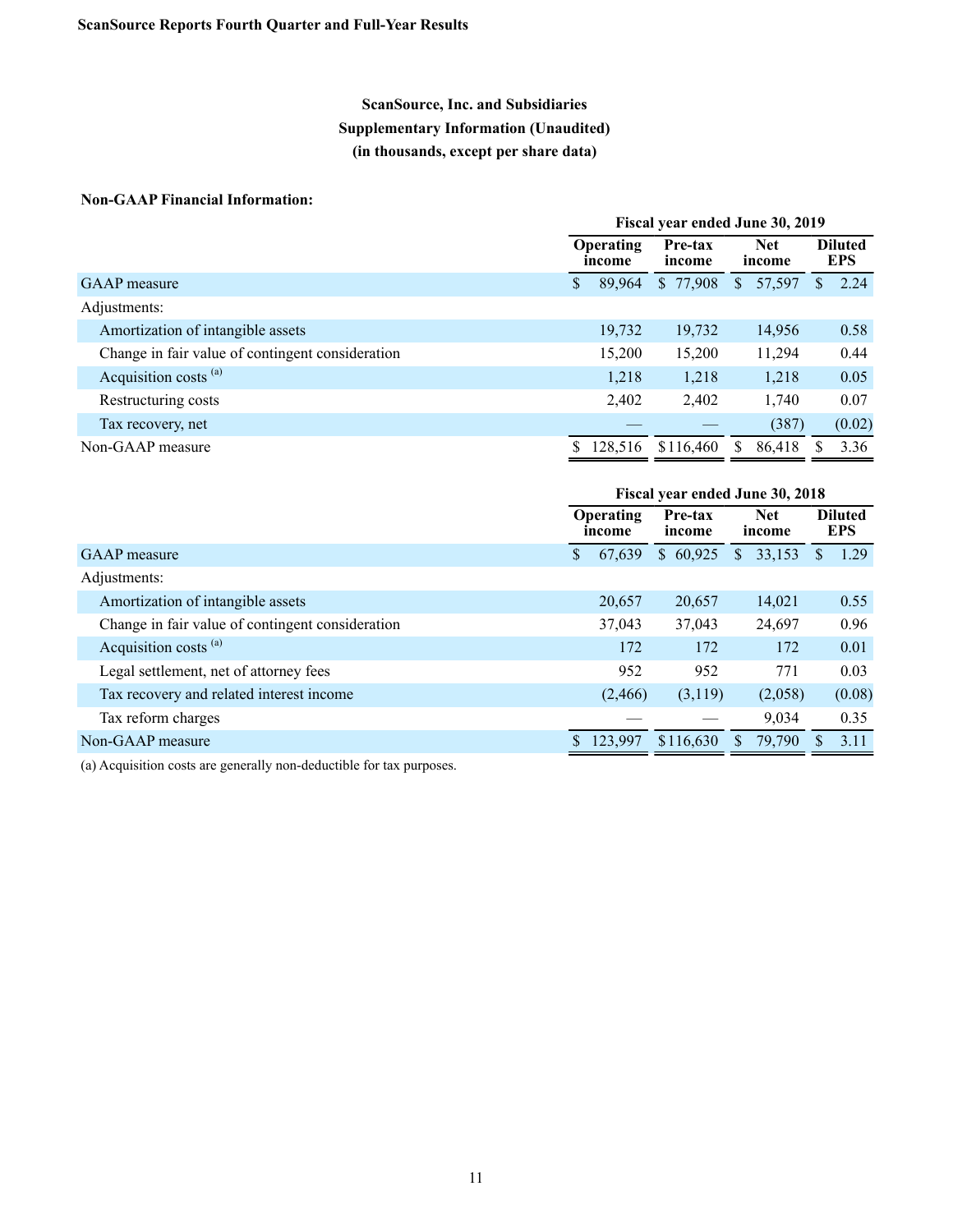# **ScanSource, Inc. and Subsidiaries Supplementary Information (Unaudited) (in thousands, except percentages)**

**Non-GAAP Financial Information:**

|                                                              |              | Quarter ended June 30, | Fiscal year ended June 30, |                         |  |
|--------------------------------------------------------------|--------------|------------------------|----------------------------|-------------------------|--|
|                                                              | 2019         | 2018                   | 2019                       | 2018                    |  |
| Return on invested capital (ROIC), annualized (a)            | 10.6%        | 12.5%                  | 12.0%                      | 12.5%                   |  |
|                                                              |              |                        |                            |                         |  |
| Reconciliation of Net Income to Adjusted EBITDA              |              |                        |                            |                         |  |
| Net income (GAAP)                                            | \$<br>11,578 | 10,388<br>S            | $\mathbb{S}$<br>57,597     | \$<br>33,153            |  |
| Plus: Interest expense                                       | 3,966        | 2,494                  | 13,382                     | 9,149                   |  |
| Plus: Income taxes                                           | 4,660        | 7,655                  | 20,311                     | 27,772                  |  |
| Plus: Depreciation and amortization <sup>(b)</sup>           | 9,053        | 9,291                  | 36,619                     | 37,495                  |  |
| EBITDA (non-GAAP)                                            | 29,257       | 29,828                 | 127,909                    | 107,569                 |  |
| Adjustments:                                                 |              |                        |                            |                         |  |
| Change in fair value of contingent consideration             | 3,665        | 8,448                  | 15,200                     | 37,043                  |  |
| Acquisition costs                                            | 230          |                        | 1,218                      | 172                     |  |
| Restructuring costs <sup>(b)</sup>                           | 483          |                        | 2,267                      |                         |  |
| Tax recovery and related interest income                     |              | (3,119)                |                            | (3,119)                 |  |
| Legal settlement, net of attorney fees                       |              |                        |                            | 952                     |  |
| Adjusted EBITDA (numerator for ROIC) (non-GAAP)              | \$<br>33,635 | 35,157<br>\$           | \$<br>146,594              | 142,617<br>\$           |  |
|                                                              |              |                        |                            |                         |  |
|                                                              |              |                        |                            |                         |  |
| <b>Invested Capital Calculation</b>                          |              |                        |                            |                         |  |
| Equity - beginning of the quarter                            | \$911,063    | \$877,796              | $\mathbb{S}$<br>866,376    | $\mathbb{S}$<br>837,145 |  |
| Equity - end of the quarter                                  | 914,129      | 866,376                | 914,129                    | 866,376                 |  |
| Adjustments:                                                 |              |                        |                            |                         |  |
| Change in fair value of contingent consideration, net of tax | 2,780        | 5,679                  | 11,294                     | 24,697                  |  |
| Acquisition costs                                            | 230          |                        | 1,218                      | 172                     |  |
| Restructuring costs, net of tax (b)                          | 342          |                        | 1,631                      |                         |  |
| Tax recovery and related interest income, net of tax         | (387)        | (2,058)                | (387)                      | (2,058)                 |  |
| Tax reform charges                                           |              | 2,345                  |                            | 9,034                   |  |
| Legal settlement, net of attorney fees, net of tax           |              |                        |                            | 771                     |  |
| Average equity                                               | 914,079      | 875,069                | 897,131                    | 868,069                 |  |
| Average funded debt <sup>(c)</sup>                           | 355,932      | 253,393                | 329,473                    | 276,233                 |  |
| Invested capital (denominator for ROIC) (non-GAAP)           | \$1,270,011  | \$1,128,462            | \$1,226,604                | \$1,144,302             |  |

(a) Calculated as net income plus interest expense, income taxes, depreciation and amortization (EBITDA), plus change in fair value of contingent consideration and other adjustments, annualized and divided by invested capital for the period. Invested capital is defined as average equity plus average daily funded interest-bearing debt for the period.

(b) Accelerated depreciation expense on certain European facilities in connection with restructuring in the third quarter of fiscal 2019 are classified as depreciation expense above rather that restructuring costs.

(c) Average funded debt is calculated as the average daily amounts outstanding on short-term and long-term interest-bearing debt.